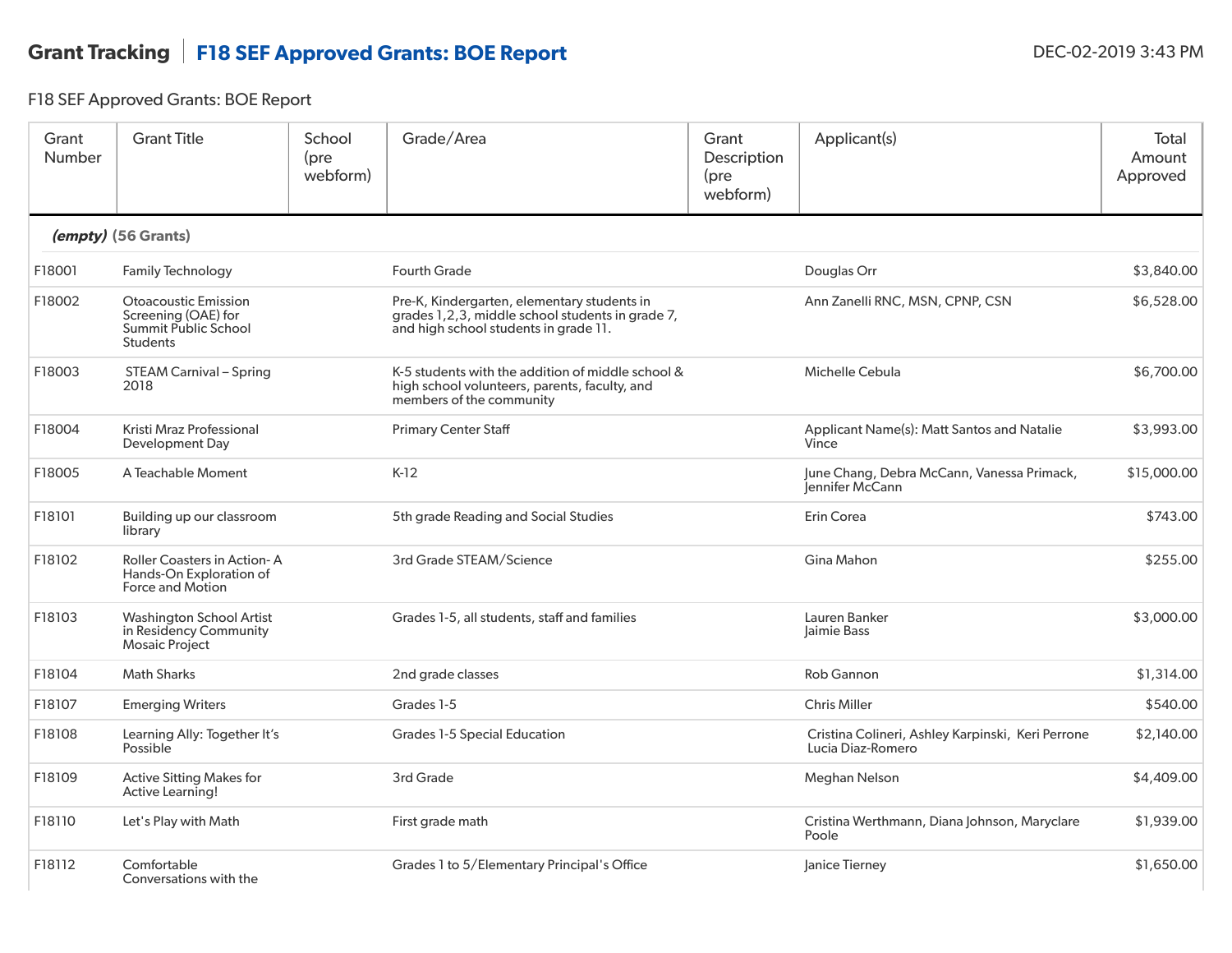|        | Principal                                                    |                                                                                                |                                                                                                                                                                 |             |
|--------|--------------------------------------------------------------|------------------------------------------------------------------------------------------------|-----------------------------------------------------------------------------------------------------------------------------------------------------------------|-------------|
| F18113 | Music Beyond the Music<br><b>Classroom Walls</b>             | all Washington and Franklin learners in grades 1-<br>3 (approximately 200 children per school) | Diane Silvester, Cindy Abramov, Loreli Stochaj                                                                                                                  | \$469.00    |
| F18114 | Read, Write, Act - Make<br>Your Stories Come Alive           | Second Grade                                                                                   | Abigail Emerson, Alex Kelly, and Ann Anderson                                                                                                                   | \$8,850.00  |
| F18115 | <b>Adding Professional Pizazz</b><br>with Kristi Mraz        | <b>First and Second Grade</b>                                                                  | Abigail Emerson, Ann Anderson, Alex Kelly, Matt<br>Santos, Courtney Nelson, Rosaly Kovach, and<br>Kristin Cacicedo                                              | \$5,966.00  |
| F18116 | Can You Hear Me?                                             | First and second grade                                                                         | L-H First Grade Team: Rosaly Kovach, Kristin<br>Cacicedo, Courtney Nelson<br>L-H Second Grade Team: Ann Anderson and<br><b>Abigail Emerson</b>                  | \$7,465.00  |
| F18118 | Ready for Read Aloud!                                        | Second Grade                                                                                   | Abigail Emerson, Alex Kelly, and Ann Anderson                                                                                                                   | \$2,047.00  |
| F18119 | <b>Moving Desks</b>                                          | $1-5$                                                                                          | Stefanie DeCarlo                                                                                                                                                | \$835.00    |
| F18120 | Creating a Space for All to<br>Learn, Explore, and Create    | Grades 1-5<br>Franklin Library and Information Center                                          | Loreli Stochaj                                                                                                                                                  | \$14,513.00 |
| F18122 | Orton-Gillingham                                             | 1, 2, 3, 5, resource, Learning Workshop                                                        | Abigail Emerson, Alex Kelly, Emily Cooper,<br>Chelsea Jordan, Carli Harrell, Carmela Valles,<br>Sam Fano, Debbie Yendrick, Courtney Nelson,<br>Caitlin Gabriele | \$3,340.00  |
| F18123 | S.T.E.A.M. Room and<br><b>Creativity Corner</b>              | $1-5$                                                                                          | Lisa MacMoyle<br><b>Cheryl Moretz</b>                                                                                                                           | \$6,872.00  |
| F18124 | (Re)flex Those Math Fact<br>Muscles!                         | Second Grade                                                                                   | Alexandra Kelly<br><b>Abigail Emerson</b><br>Ann Anderson                                                                                                       | \$3,295.00  |
| F18126 | <b>Enhancing Classroom</b><br>Audio for Improved<br>Learning | Grades 4-5                                                                                     | Valerie Smith, Lori Kerzner, Cherylin DeCarlo, and<br>Carmela Valles                                                                                            | \$6,640.00  |
| F18128 | <b>Flexible Seating</b>                                      | Grade 3: Reading, Writing, Math, Science,<br>Social Studies, Word Study, WIN                   | <b>Caitlin Gabriele</b>                                                                                                                                         | \$1,463.00  |
| F18129 | The Learning Lounge                                          | <b>First Grade</b>                                                                             | Kristin Cacicedo & Rosaly Kovach                                                                                                                                | \$2,120.00  |
| F18201 | "Be The Change"-<br>Assembly                                 | Grade 8 Students- Supporting the theme of<br>serving the community                             | John Ciferni                                                                                                                                                    | \$750.00    |
| F18202 | <b>LCJSMS Peer Leadership</b><br>Program                     | $6 - 8$                                                                                        | Stefanie Jurista<br>Lauren Ettinger                                                                                                                             | \$10,620.00 |
| F18203 | 7th Grade Health Drunk<br><b>Buster Goggles</b>              | 7th Grade Health                                                                               | Danielle DeGraw, Anthony Ferrante                                                                                                                               | \$3,105.00  |
| F18204 | <b>Books for LLD Class</b><br>Reading                        | 6-8/LLD Class                                                                                  | Karen Doherty & Amelia Kropa                                                                                                                                    | \$560.00    |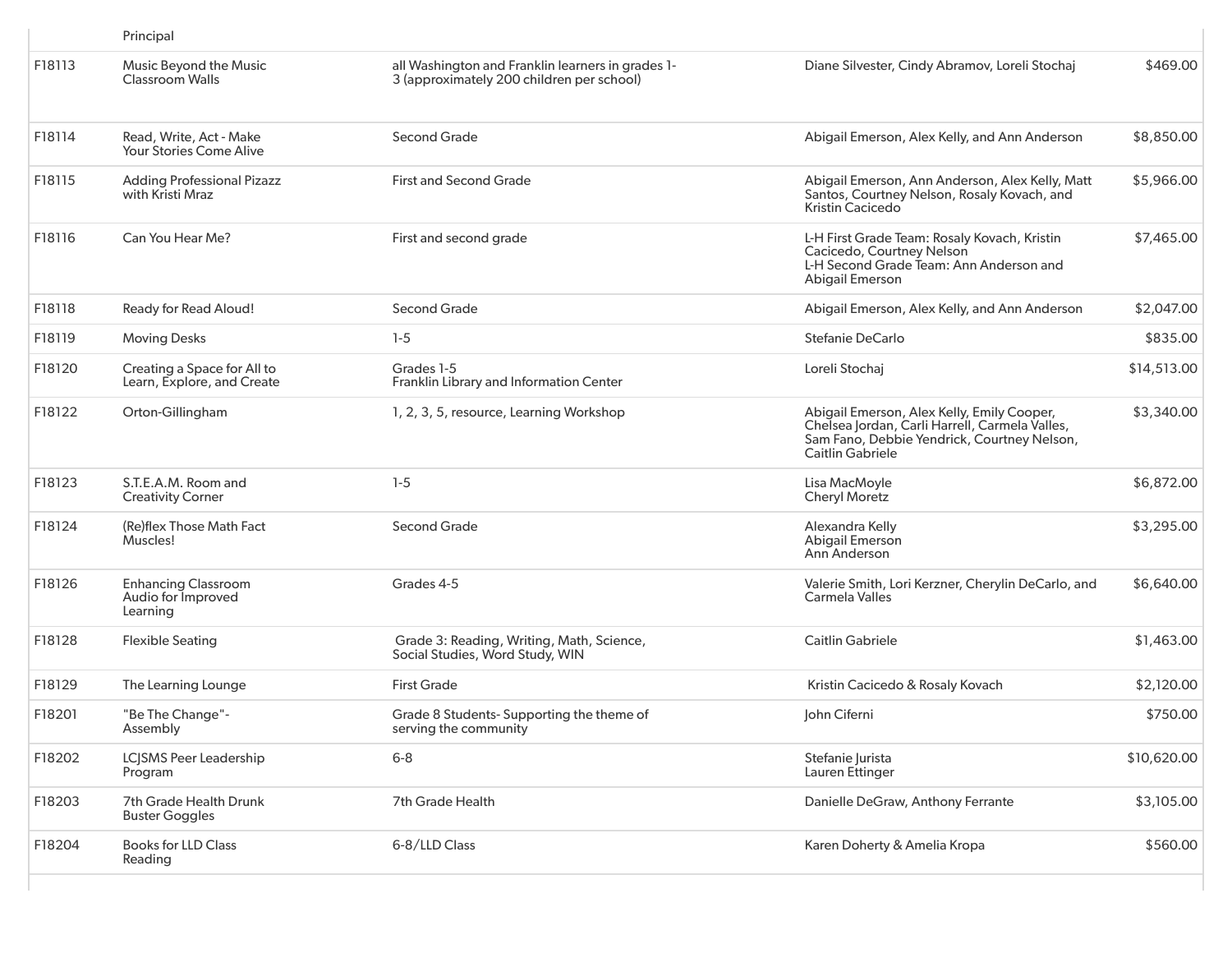| F18205 | <b>Wall to Wall White Boards</b>                                         | 7th grade special education math<br>7th grade special education ELA<br>7th grade special education support                                                                            | Jennifer Sheehan<br>Jenna Colineri            | \$2,216.00  |
|--------|--------------------------------------------------------------------------|---------------------------------------------------------------------------------------------------------------------------------------------------------------------------------------|-----------------------------------------------|-------------|
| F18206 | Latin "Collaboramus Café"                                                | Seventh and Eighth                                                                                                                                                                    | Dana Appell                                   | \$15,620.00 |
| F18207 | Library Books for ABA<br><b>Class Visits</b>                             | 6-8/ABA Class                                                                                                                                                                         | Karen Doherty & Helena Branco                 | \$1,061.00  |
| F18208 | <b>Math Counts Competition</b><br><b>Team Three Year Grant</b>           | 6th-8th grade (Open to all students)                                                                                                                                                  | Colin Breivogel                               | \$3,528.00  |
| F18209 | <b>LCJSMS LLC Makerspace</b><br>Updates                                  | $6 - 8$                                                                                                                                                                               | <b>Beth Thomas</b>                            | \$545.00    |
| F18210 | Stand to Learn                                                           | Grades 6 -8 Special Education Classrooms                                                                                                                                              | Christine Lijoi                               | \$2,250.00  |
| F18211 | <b>Breton Cultural Event</b>                                             | 6th grade students of French, 6th, 7th, 8th grade<br>students of music, and special education<br>students.                                                                            | <b>Brigid Le Minez</b>                        | \$1,000.00  |
| F18212 | <b>Summit Singing Guest</b><br>Lecture Series                            | 7th & 8th grade/Chorus                                                                                                                                                                | Mary-Lynn Rhodes                              | \$1,800.00  |
| F18213 | "Let's Get Talking" with                                                 | 7th Grade Emerging Spanish                                                                                                                                                            | Hannah Gallagher                              | \$17,166.00 |
|        | <b>Flexible Seating</b>                                                  | 8th Grade Intermediate Spanish                                                                                                                                                        | Melissa Sarracino                             |             |
| F18214 | " Exploring Mars and the<br>Search for Life - (3D)"                      | Entire 7th grade student body.<br>The topic covers the Earth/Space unit of the 7th<br>grade science curriculum at the Lawton C<br>Johnson Summit Middle School and promotes<br>STEAM. | Subhadra Ramchandran                          | \$1,300.00  |
|        |                                                                          |                                                                                                                                                                                       | Aimee Perchak                                 |             |
| F18215 | <b>Guidance Furniture</b>                                                | All students.                                                                                                                                                                         | <b>Randy Wallock</b>                          | \$5,597.00  |
|        |                                                                          |                                                                                                                                                                                       | Dr. Donna Gallow                              |             |
| F18216 | <b>Membean Subscription</b>                                              | The program will be used by all students, 6th-8th<br>as part of their English curriculum.                                                                                             | Randy Wallock, Jennifer Fout, Grace Buonpane  | \$4,000.00  |
| F18217 | Bring book clubs to life<br>with contemporary<br>middle-grade literature | Sixth Grade Language Arts                                                                                                                                                             | Jennifer Fout, Nicole Macias, Lauren Ettinger | \$1,568.00  |
| F18218 | LCJSMS Culture & Climate<br>Initiative                                   | $6 - 8$                                                                                                                                                                               | Alicia Subervi                                | \$25,000.00 |
| F18219 | <b>LCJSMS Professional</b><br>Development Room                           | The room will serve all teachers in the middle<br>school.                                                                                                                             | Randy Wallock, Alicia Subervi                 | \$17,084.00 |
| F18220 | A Small Classroom<br>Makeover                                            | Grades 6 and 7 Homeroom, Resource Center<br>Language Arts, Resource Center Math and<br>Support                                                                                        | Suanne Ackerman                               | \$13,344.00 |
| F18302 | Califone<br>Headphones/Adaptive<br><b>Technology Grant</b>               | 9-12 grade Special Education students                                                                                                                                                 | Colleen Cregg                                 | \$1,345.00  |